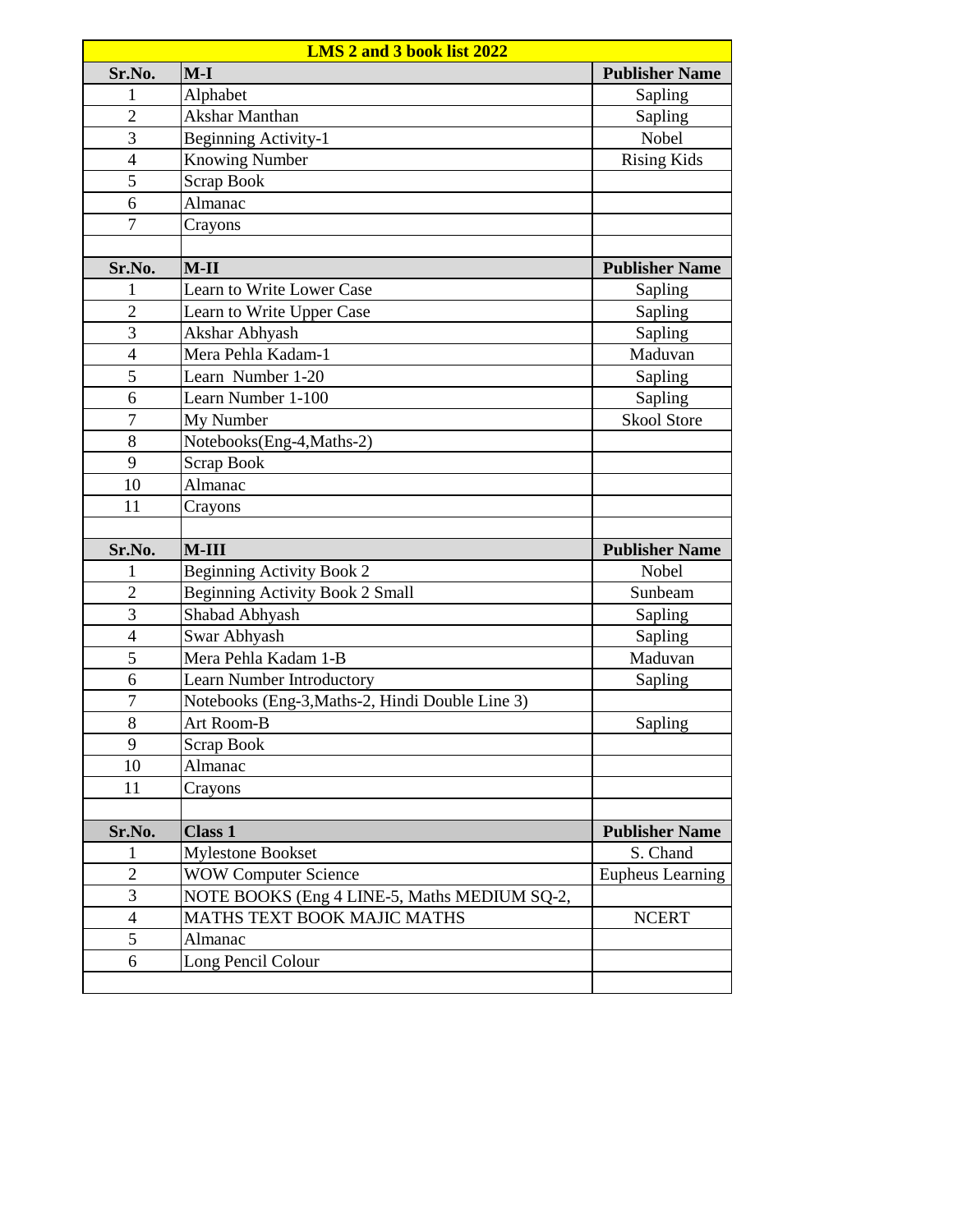| Sr.No.           | Class 2                                      | <b>Publisher Name</b>   |
|------------------|----------------------------------------------|-------------------------|
| 1                | <b>Mylestone Bookset</b>                     | S. Chand                |
| $\overline{2}$   | <b>WOW Computer Science</b>                  | Eupheus Learning        |
| 3                | NOTE BOOKS (Eng 4 LINE-5, Maths MEDIUM SQ-2, |                         |
| $\overline{4}$   | MATHS TEXT BOOK MAJIC MATHS                  | <b>NCERT</b>            |
| 5                | <b>ALMANAC</b>                               |                         |
| 6                | Long Pencil Colour                           |                         |
|                  |                                              |                         |
| Sr.No.           | Class 3                                      | <b>Publisher Name</b>   |
| 1                | <b>Mylestone Bookset</b>                     | S. Chand                |
| $\overline{2}$   | <b>BBC</b>                                   |                         |
| $\overline{3}$   | HINDI TEXT BOOK RIM JIM                      | <b>NCERT</b>            |
| $\overline{4}$   | ENGLISH TEXT BOOK MARIGOLD                   | <b>NCERT</b>            |
| 5                | MATHS TEXT BOOK MAJIC MATHS                  | <b>NCERT</b>            |
| 6                | <b>WOW Computer Science</b>                  | Eupheus Learning        |
| $\overline{7}$   | NOTE BOOKS (Eng 4 LINE-5, Maths MEDIUM SQ-2, |                         |
| 8                | <b>ALMANAC</b>                               |                         |
| 9                | Long Pencil Colour                           |                         |
|                  |                                              |                         |
| Sr.No.           | Class 4                                      | <b>Publisher Name</b>   |
| 1                | <b>Mylestone Bookset</b>                     | S. Chand                |
| $\overline{2}$   | <b>BBC</b>                                   | <b>BBC</b>              |
| 3                | HINDI TEXT BOOK RIM JIM                      | <b>NCERT</b>            |
| $\overline{4}$   | ENGLISH TEXT BOOK MARIGOLD                   | <b>NCERT</b>            |
| 5                | MATHS TEXT BOOK MAJIC MATHS                  | <b>NCERT</b>            |
| 6                | <b>WOW Computer Science</b>                  | Eupheus Learning        |
| $\overline{7}$   | NOTE BOOKS (Eng-7, Hindi(S)-4)               |                         |
| 8                | <b>ALMANAC</b>                               |                         |
| 9                | Long Pencil Colour                           |                         |
|                  |                                              |                         |
| Sr.No.           | Class <sub>5</sub>                           | <b>Publisher Name</b>   |
| 1                | <b>Mylestone Bookset</b>                     | S. Chand                |
| $\mathbf{2}$     | <b>BBC</b>                                   | <b>BBC</b>              |
| 3                | HINDI TEXT BOOK RIM JIM                      | <b>NCERT</b>            |
| $\overline{4}$   | ENGLISH TEXT BOOK MARIGOLD                   | <b>NCERT</b>            |
| 5                | MATHS TEXT BOOK MAJIC MATHS                  | <b>NCERT</b>            |
| 6                | <b>EVS TEXT BOOK</b>                         | <b>NCERT</b>            |
| $\boldsymbol{7}$ | <b>WOW Computer Science</b>                  | <b>Eupheus Learning</b> |
| 8                | NOTE BOOKS (Hindi(S)-11)                     |                         |
| 9                | <b>ALMANAC</b>                               |                         |
| 10               | Long Pencil Colour                           |                         |
|                  |                                              |                         |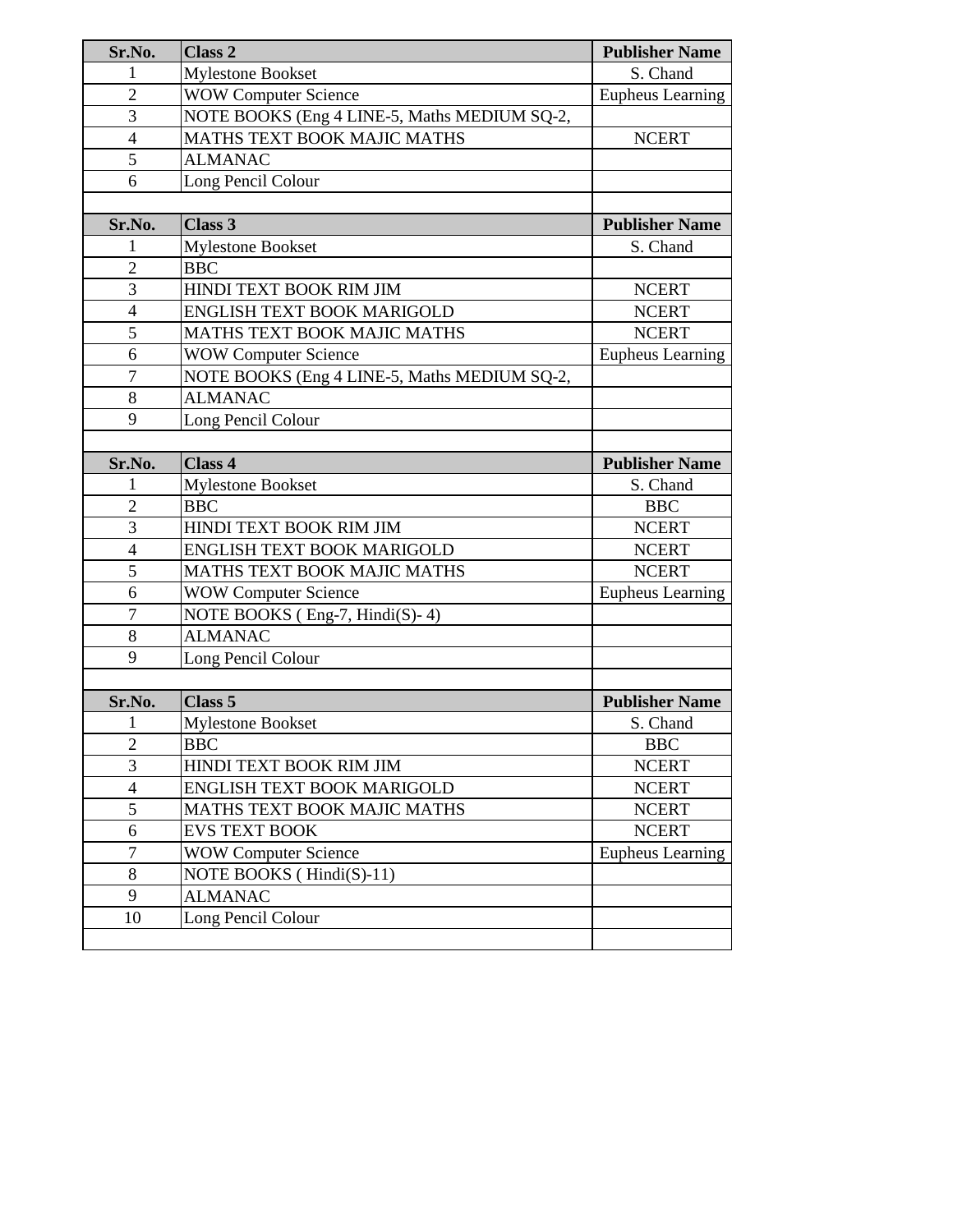| Sr.No.                  | Class 6                     | <b>Publisher Name</b> |
|-------------------------|-----------------------------|-----------------------|
| 1                       | <b>Mylestone Bookset</b>    | S. Chand              |
| $\overline{2}$          | <b>BBC</b>                  | <b>BBC</b>            |
| 3                       | <b>WOW Computer Science</b> | Eupheus Learning      |
| $\overline{4}$          | <b>Mathematics</b>          | <b>NCERT</b>          |
| 5                       | <b>SANSKRIT</b>             | <b>NCERT</b>          |
| 6                       | <b>REGISTERS -11</b>        |                       |
| $\overline{7}$          | COPY S/L-1,                 |                       |
| 8                       | <b>Blank Worksheets</b>     |                       |
| 9                       | <b>ALMANAC</b>              |                       |
|                         |                             |                       |
| Sr.No.                  | <b>Class 7</b>              | <b>Publisher Name</b> |
| 1                       | <b>Mylestone Bookset</b>    | S. Chand              |
| $\overline{2}$          | <b>BBC</b>                  | <b>BBC</b>            |
| 3                       | <b>WOW Computer Science</b> | Eupheus Learning      |
| $\overline{4}$          | <b>MATH</b>                 | <b>NCERT</b>          |
| 5                       | <b>SANSKRIT</b>             | <b>NCERT</b>          |
| 6                       | <b>REGISTERS -11</b>        |                       |
| $\overline{7}$          | COPY S/L-1,                 | <b>NCERT</b>          |
| 8                       | <b>Blank Worksheets</b>     |                       |
| 9                       | <b>ALMANAC</b>              |                       |
|                         |                             |                       |
| Sr.No.                  | <b>Class 8</b>              | <b>Publisher Name</b> |
| 1                       | <b>BBC</b>                  | <b>BBC</b>            |
| $\overline{2}$          | <b>VASANT</b>               | <b>NCERT</b>          |
| 3                       | <b>BHARAT KI KHOJ</b>       | <b>NCERT</b>          |
| $\overline{\mathbf{4}}$ | MAIN AUR MERA VYAKARAN      | <b>SARASWATI</b>      |
| 5                       | <b>MATHS</b> - Lalita Singh | R. D. Sharma          |
| 6                       | <b>HONEYDEW</b>             | <b>NCERT</b>          |
| $\overline{7}$          | <b>ITS SO HAPPENED</b>      | <b>NCERT</b>          |
| 8                       | <b>MATHS</b>                | <b>NCERT</b>          |
| 9                       | <b>SCIENCE</b>              | <b>NCERT</b>          |
| 10                      | <b>HISTORY</b>              | <b>NCERT</b>          |
| 11                      | <b>GEOGRAPHY</b>            | <b>NCERT</b>          |
| 12                      | <b>SOC POL LIFE</b>         | <b>NCERT</b>          |
| 13                      | <b>SANSKRIT</b>             | <b>NCERT</b>          |
| 14                      | <b>WOW Computer Science</b> | Eupheus Learning      |
|                         |                             |                       |